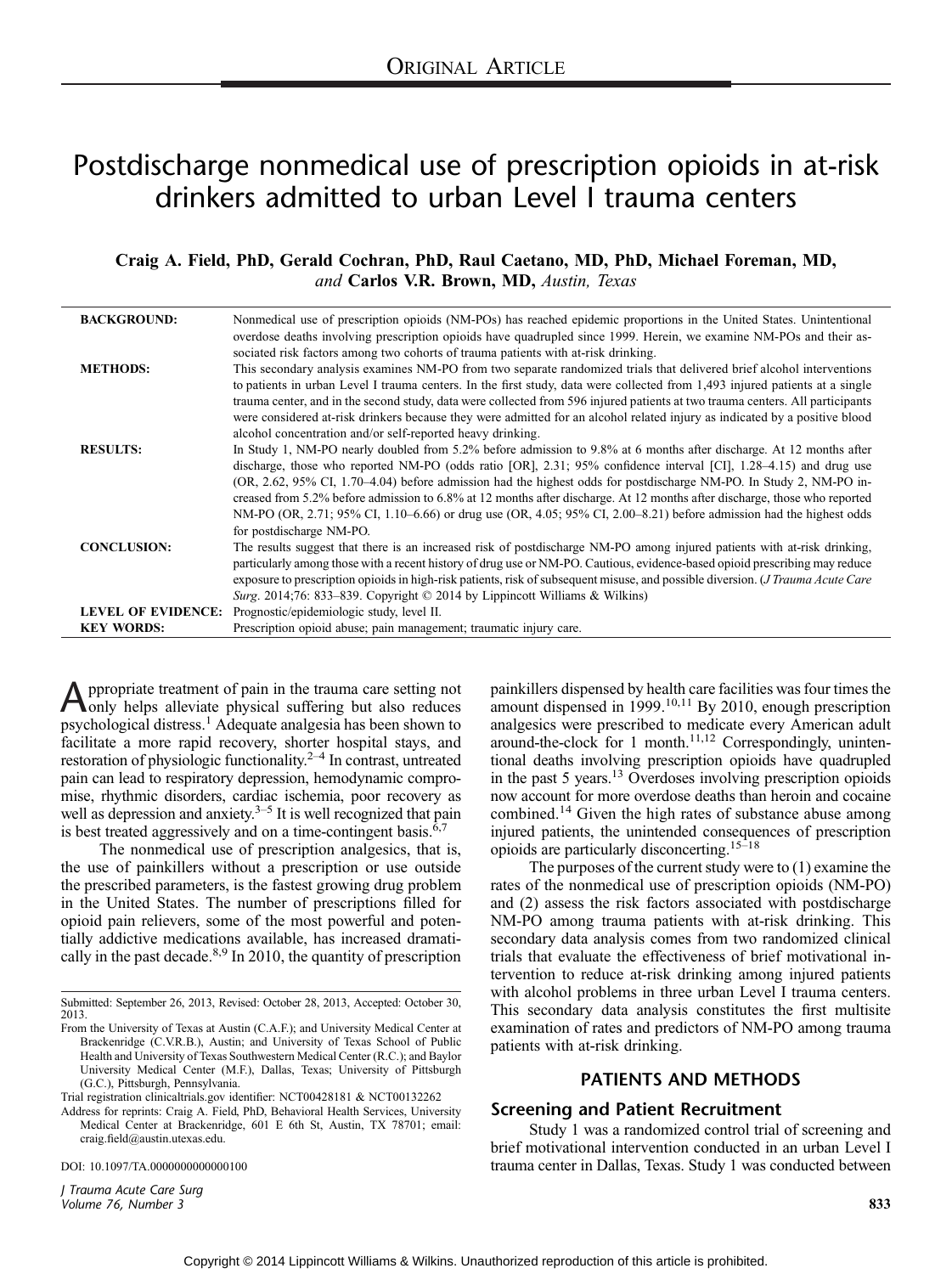May 2003 and May 2005. The follow-up rates in Study 1 were 75% at 6 months and 62% at 12 months. Methods for screening, recruitment, assessment, intervention, and postdischarge assessment have been described previously.<sup>19</sup> In Study 1, admitted injured patients were approached by study staff if they had a clinical indication of intoxication or a positive blood alcohol concentration, reported drinking alcohol 6 hours before their injury, reported alcohol use exceeding National Institute on Alcohol Abuse and Alcoholism recommended levels for atrisk drinking or indicated one or more positive items on the CAGE questionnaire. $20,21$  Those who were medically stable and oriented to person, place, and time were approached and screened. Patients were excluded from participation in Study 1 if they were younger than 18 years, did not speak English or Spanish, did not have a permanent residence, were in police custody, were suicidal or psychotic, had experienced a sexual assault, or had a medical condition that did not allow for informed consent, self-report assessment, or intervention.

Study 2 was a multisite randomized clinical trial of screening and brief motivational intervention conducted in two urban Level I trauma centers in Dallas and Austin, Texas. Study 2 was conducted between October 2007 and December 2010. The follow-up rates in Study 2 were 85% at 3 months, 79% at 6 months, and 75% at 12 months. Study methods for screening, recruitment, assessment, intervention, and postdischarge assessment have been described previously.22 In Study 2, admitted injured patients were approached by study staff if they had a positive score on consumption questions of the Alcohol Use Disorders Identification Test (AUDIT)- $C<sub>2</sub>^{23}$  reported drinking within 6 hours of the injury for which they were admitted, or had a positive blood alcohol concentration. The exclusion criteria for Study 2 were identical to Study 1.

Following the initial informed consent process, study participants provided information regarding demographic characteristics and substance abuse, including NM-PO. Postdischarge assessments in Study 1 were conducted at 6 months and 12 month after discharge. In Study 2, postdischarge assessments were conducted at 3, 6, and 12 months after discharge. The primary outcome of both of the studies were alcohol use and alcohol problems, which were measured using self-report quantity and frequency measures of alcohol use in Study 1 and the timeline follow method back in Study 2.24,25 Both studies were reviewed and approved by the institutional review boards of the University of Texas of Texas Health Science Center at Houston, The University of Texas at Austin, and the medical centers where the studies were conducted.

#### Assessment and Measures

The focus of the current study was on drug use, with specific emphasis on NM-PO and nonprescription drug use. In Study 1, drug use was assessed using the Composite International Diagnostic Interview Short-Form (CIDI-SF) developed by the World Health Organization.<sup>26</sup> The CIDI-SF asks respondents if they have used any of nine categories of drugs in the past 12 months "on your own," including (1) prescription painkillers; (2) marijuana or hashish; (3) cocaine, crack, or free base; (4) heroin; (5) amphetamines or other stimulants; (6) LSD (lysergic acid diethylamide) or other hallucinogens (e.g., PCP [phencyclidine], angel dust, peyote, mescaline ecstasy, or MDMA [methylenedioxymethamphetamine]); or (7) inhalants that they sniff or breath to get high or to feel good (e.g., amylriutrate, Freon, nitrous oxide or whippets, gasoline, spray paint). NM-PO was captured using reports of prescription painkillers use ''on your own.'' Within the CIDI-SF, ''on your own'' is defined as using prescription opioids (1) without a doctor's prescription (i.e., illegal drugs or medicine obtained without a prescription), (2) in larger amounts than prescribed, (3) or for a longer period than prescribed.

In Study 2, drug use was assessed using the Alcohol, Smoking, and Substance Involvement Screening Test or AS-SIST.<sup>27</sup> The ASSIST asks respondents if they have used any of the following categories of drugs in the past 90 days: (1) prescription painkillers or opiates; (2) marijuana, hashish, blunts, or other forms of THC [tetrahydrocannabinol]; (3) crack, smoked rock, free base cocaine, or other forms of cocaine; (4) heroin or heroin mixed with other drugs; (5) speed, uppers, amphetamines, methamphetamine, ecstasy, MDMA, or other stimulant; (6) acid, LSD, ketamine, special K, mushrooms, or other hallucinogens (such as mescaline, peyote, psilocybin or ''shrooms''); (7) inhalants or huffed (such as correction fluids, gasoline, glue, lighters, spray paints, or other paint thinner; (8) nonprescription or street methadone; and (9) PCP or angel dust. NM-PO was captured using reports of painkiller or opioid use ''for reasons other than prescribed or taken them more frequently or at higher doses than prescribed.''

#### Randomization and Intervention

After completing the assessment at admission to the trauma center, participants were randomized to control or experimental conditions in both studies. In Study 1, patients received treatment as usual or a brief motivational intervention (BMI).<sup>19</sup> In Study 2, participants received brief advice, a BMI, or a BMI plus booster.<sup>22</sup>

### Analyses for the Current Study

t tests and  $\chi^2$  analyses were conducted to detect differences between the two studies among those reported NM-PO and drug use before admission.  $\chi^2$  tests were also conducted to assess differences between NM-PO and drug use before admission and after discharge. General estimating equations were used to estimate time effects for changes in the likelihood of NM-PO and drug use across time. Treatment assignment was included as a control variable within the general estimating equation models. Finally, a binary logistic regression was used to predict the effects of NM-PO and drug use before admission on postdischarge NM-PO. In Study 1, we examined the changes in NM-PO and drug use over time in three periods: (1) before admission and 6 months after discharge, (2) 6 months after discharge to 12 months after discharge, and (3) the entire postdischarge period. In Study 2, we examined change in NM-PO and drug use over time in four periods: (1) before admission and 3 months after discharge, (2) three months after discharge to 6 months after discharge, (3) 6 months after discharge to 12 months after discharge, and (4) the entire postdischarge period. The binary logistic regressions controlled for treatment condition (Study 1, BMI; Study 2, BMI or BMI plus booster), sex, age, race/ethnicity (Hispanic or Black), intentional injury, and employment status. Since Study 2 was a multisite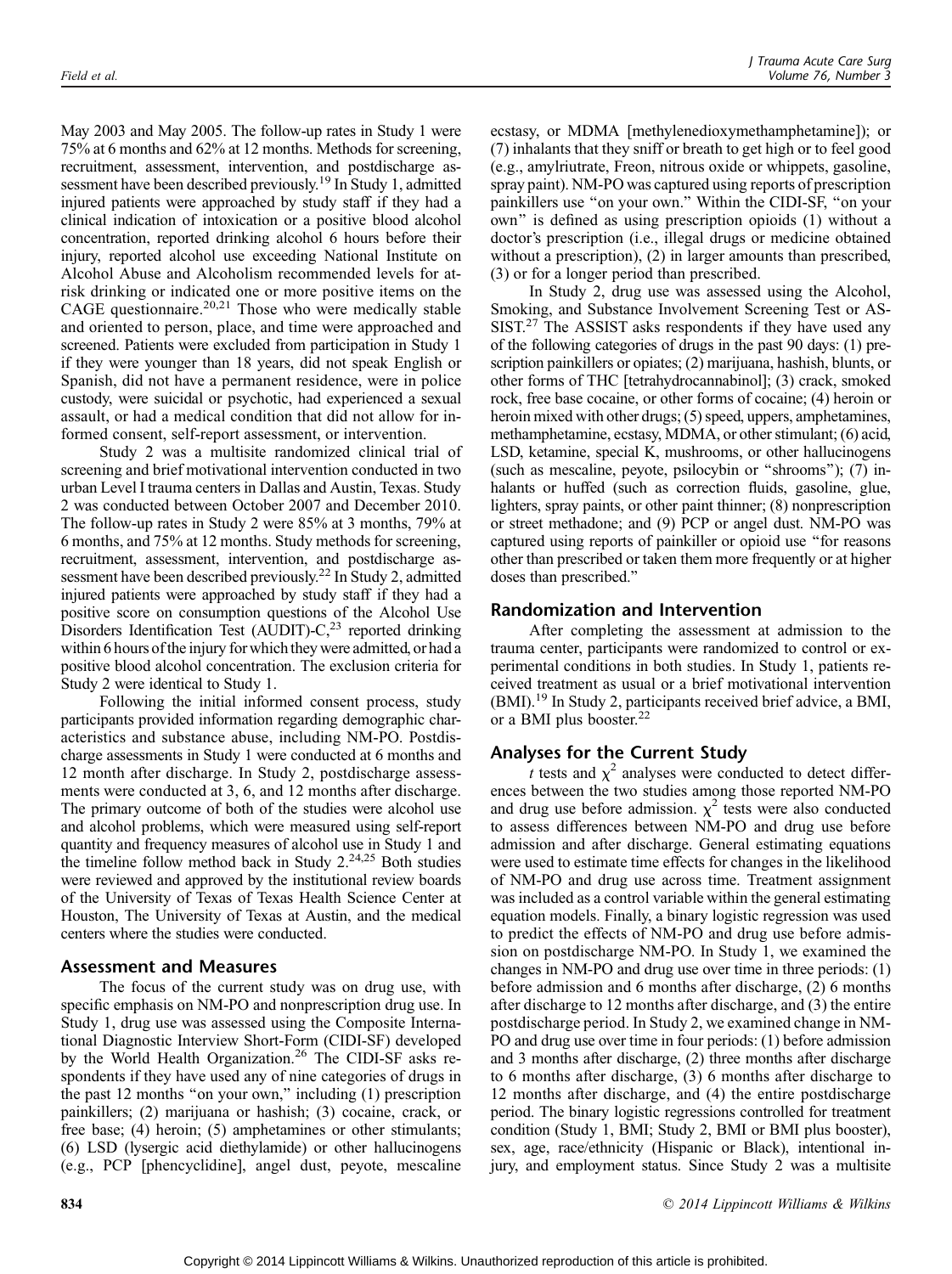also controlled for site.

| Group                   | <b>Category in Group</b> | Study 1, $n$ $(\%)$ | Study 2, $n$ $(\%)$ | $x^2$   | df    | p       |
|-------------------------|--------------------------|---------------------|---------------------|---------|-------|---------|
| <b>Sex</b>              |                          |                     |                     | 9.3     |       | 0.002   |
|                         | Male                     | 1,231(82.5)         | 423 (76.5)          |         |       |         |
| $Age*$                  |                          | 33.2(11.4)          | 34.9(12.5)          | $-2.91$ | 912.8 | 0.004   |
| Race/ethnicity          | Non-Hispanic             | 956 (64)            | 396 (71.6)          | 10.3    |       | 0.001   |
|                         | Hispanic                 | 537 (36)            | 157(28.4)           |         |       |         |
|                         | Non-black                | 1,205(80.7)         | 414 (74.9)          | 8.4     |       | 0.004   |
|                         | Black                    | 288 (19.3)          | 139(25.1)           |         |       |         |
| Work status             |                          |                     |                     | 19.1    |       | < 0.001 |
|                         | Unemployed               | 457(30.6)           | 226(40.9)           |         |       |         |
| Injury type             |                          |                     |                     | 4.6     |       | 0.032   |
|                         | Intentional              | 317(21.2)           | 142(25.7)           |         |       |         |
| $*$ Mean, SD, and $t$ . |                          |                     |                     |         |       |         |

randomized clinical trial, binary logistic regressions for Study 2

#### RESULTS

#### Differences in Demographic Characteristics and Drug Use Across Studies

A total of 1,493 patients were recruited to participate in Study 1, and 553 were recruited to participate in Study 2. Table 1 shows the demographic characteristics of participants in Study 1 compared with those in Study 2. Participants in Study 2 were slightly older, were more likely to be unemployed, were admitted for intentional injuries, and were less likely to be male. There was a greater proportion of Hispanics in Study 1, and there was a greater proportion of blacks in Study 2.

Table 2 reports the differences between study groups for NM-PO and drug use before admission and after discharge. The only significant difference between Study 1 and 2 was that a greater portion of Study 1 participants reported NM-PO at 6 months.

#### NM-POs and Drug Use Before Admission and After Discharge

Table 3 reports the proportions of study participants reporting NM-PO and drug use before admission and after discharge. The most commonly used drugs were marijuana (35% overall, results not shown) and cocaine (17% overall, results not shown). Table 3 also reports the changes NM-PO and drug use across time before admission to after discharge. There were significant decreases in drug use across time in Study 1 at 6 months and 12 months. Similar significant decreases in drug use were observed in Study 2 at 3, 6, and 12 months. Significant decreases in overall drug use were similarly observed in the use of marijuana and cocaine, the most commonly used drugs. In contrast, a significant increase in NM-PO was observed in Study 1 at 6 months. No significant changes

| Group                     | Category       | Study 1, $n$ $\left(\frac{9}{6}\right)$ | Study 2, $n$ $(\%)$ | $\chi^2$ | df | $\boldsymbol{p}$ |
|---------------------------|----------------|-----------------------------------------|---------------------|----------|----|------------------|
| NM-PO before admission    | No             | 1,389 (93.2)                            | 524 (94.8)          | 1.6      |    | 0.207            |
|                           | Yes            | 101(6.8)                                | 29(5.2)             |          |    |                  |
| NM-PO 3 mo                | No             | NA.                                     | 440 (93.2)          | NA       | NA | NA.              |
|                           | Yes            | NA.                                     | 32(6.8)             |          |    |                  |
| NM-PO 6 mo                | N <sub>0</sub> | 933 (90.6)                              | 407 (94.0)          | 4.6      |    | 0.032            |
|                           | Yes            | 97 (9.4)                                | 24(6.0)             |          |    |                  |
| NM-PO 12 mo               | N <sub>0</sub> | 802 (92.2)                              | 382 (93.2)          | 0.4      |    | 0.532            |
|                           | Yes            | 68 (7.8)                                | 28(6.8)             |          |    |                  |
| Drug use before admission | No             | 822 (55.1)                              | 303(54.8)           | 0.0      |    | 0.891            |
|                           | Yes            | 669 (44.9)                              | 250(45.2)           |          |    |                  |
| Drug use 3 mo             | No             | NA.                                     | 327 (69.3)          | NA       | NA | NA.              |
|                           | Yes            | NA.                                     | 145(30.7)           |          |    |                  |
| Drug use 6 mo             | N <sub>0</sub> | 740 (72.0)                              | 321(74.1)           | 0.7      |    | 0.400            |
|                           | Yes            | 288 (28.0)                              | 112(25.9)           |          |    |                  |
| Drug use 12 mo            | No             | 631 (72.5)                              | 288 (70.4)          |          |    |                  |
|                           | Yes            | 239(27.5)                               | 121(29.6)           | 0.6      |    | 0.433            |

 $\odot$  2014 Lippincott Williams & Wilkins 835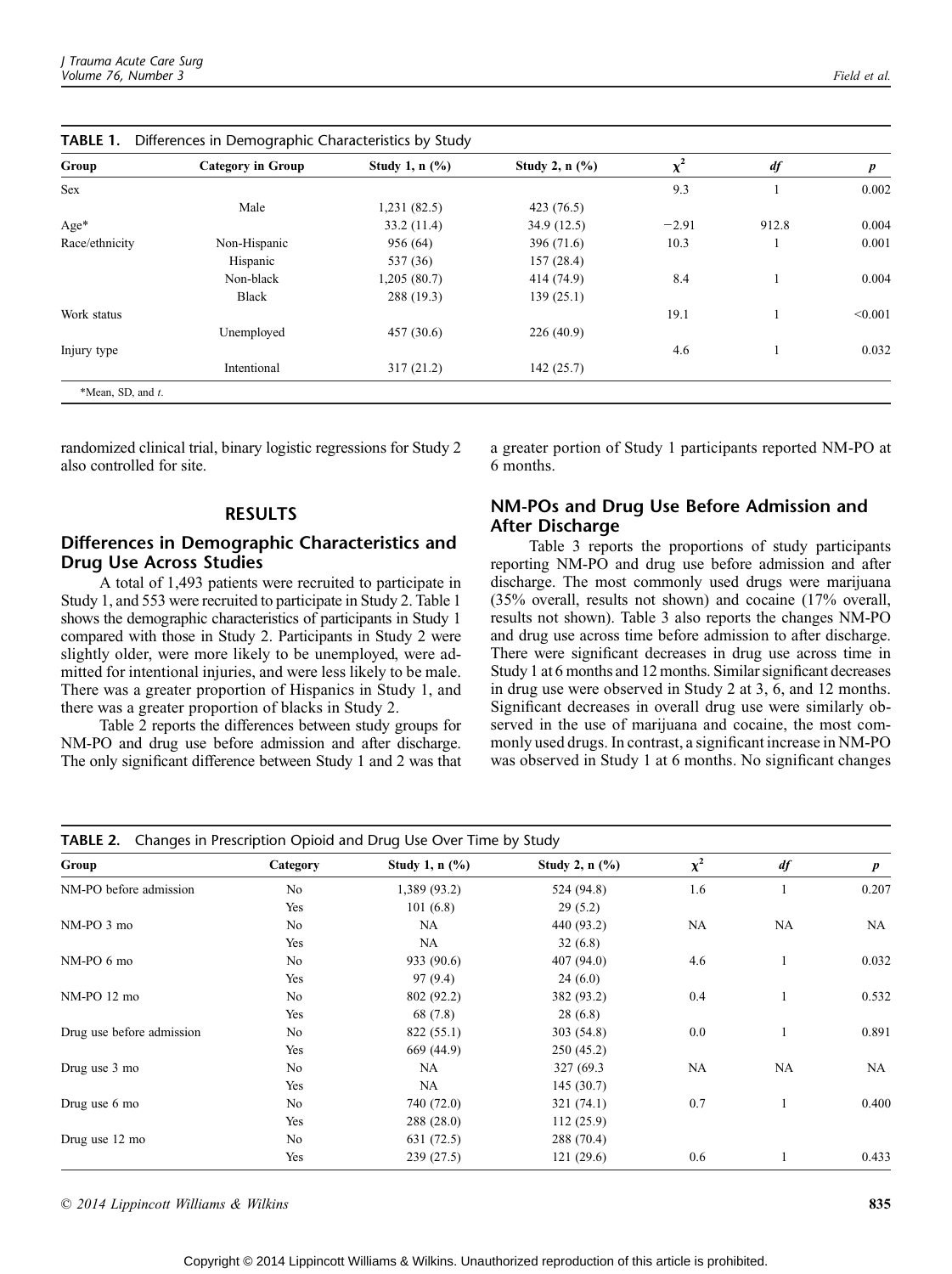|                      | <b>Base</b> | $3 \text{ mo}$ | 6 mo        | $12 \text{ mo}$ | Base 3 mo           | Base 6 mo           | Base 12 mo          |
|----------------------|-------------|----------------|-------------|-----------------|---------------------|---------------------|---------------------|
| Study 1              | $\%$ (n)    |                | OR (95% CI) |                 |                     |                     |                     |
| Prescription opioids | 6.8(101)    | NA.            | 9.4(97)     | 7.8 (68)        | <b>NA</b>           | $1.41(1.07-1.85)$   | $1.18(0.88 - 1.59)$ |
| Marijuana            | 36.6 (546)  | NA             | 24.5 (252)  | 24 (209)        | <b>NA</b>           | $0.55(0.48 - 0.63)$ | $0.55(0.47-0.63)$   |
| Cocaine              | 19.3 (287)  | NA.            | 8.4 (86)    | 6.8(59)         | <b>NA</b>           | $0.42(0.34 - 0.51)$ | $0.32(0.25 - 0.41)$ |
| Drug use             | 44.9 (669)  | NA             | 28.0 (288)  | 27.5(239)       | <b>NA</b>           | $0.49(0.44 - 0.56)$ | $0.48(0.42 - 0.55)$ |
| Study 2              |             |                |             |                 |                     |                     |                     |
| Prescription opioids | 5.2(29)     | 6.8(32)        | 6.0(26)     | 6.8(28)         | $1.32(0.82 - 2.13)$ | $1.14(0.70-1.87)$   | $1.31(0.80 - 2.15)$ |
| Marijuana            | 39.4 (218)  | 27.2 (128)     | 22.6 (98)   | 25.9 (106)      | $0.56(0.46 - 0.66)$ | $0.44(0.38-0.53)$   | $0.52(0.43 - 0.64)$ |
| Cocaine/crack        | 15.2(84)    | 7.0(33)        | 5.5(24)     | 8.1(33)         | $0.40(0.32 - 0.61)$ | $0.32(0.21 - 0.48)$ | $0.45(0.31-0.65)$   |
| Drug use             | 45.2(250)   | 30.7 (145)     | 25.9 (112)  | 29.6(121)       | $0.53(0.44 - 0.64)$ | $0.41(0.34 - 0.50)$ | $0.49(0.40-0.60)$   |

**STUDY 1** 

|  |  | TABLE 3. Proportions of Study Participants Reporting Drug Use Before Admission and Changes in Postdischarge Drug Use* |  |  |
|--|--|-----------------------------------------------------------------------------------------------------------------------|--|--|
|  |  | المتوان المتوان المتنادين المتحدث المتحدث المتحدث المتحدث المتحدث والمتحدث والمتحدث والمتحدث والمتحدث والمتحدث        |  |  |

Time effect models adjusted for intervention condition. NA, not applicable.

> 30 30 25 25 20 20  $\ast$ 15 15 10 10 5 5  $\overline{0}$  $\overline{0}$ 6 months post-12 months post-6 months post-12 months postdischarge discharge discharge discharge Prior to admission PO use (6m:  $n=20$ , 12m:  $n=13$ ) Prior to admission drug use (6m:  $n=68$ , 12m:  $n=46$ ) No prior to admission drug use (6m: n=29, 12m:  $\blacksquare$  No prior to admission PO use (6m: n=77, 12m:  $n=22$  $n=55$ **STUDY 2** 30 30  $\overline{\ast}$ ÷  $\star$ 25 25 20 20 15 15 × 10 10 5 5  $\overline{0}$  $\Omega$ 3 months post- 6 months post-12 months 6 months post-12 months 3 months postdischarge discharge discharge post-discharge discharge post-discharge Prior to admission PO use  $(3m: n=6, 6m: n=6, 12m:$ ■ Prior to admission drug use  $(3m: n=26, 6m: n=20,$  $12m: n=22$  $n=6$

 $\Box$  No prior to admission PO use (3m: n=26, 6m: n=20,  $12m: n=22$ 

 $\blacksquare$  No prior to admission drug use (3m: n=6, 6m: n=6,  $12m: n=6$ 

\*Asterisks indicate  $p<0.05$ 

FIGURE 1. The proportions of patients who reported the nonmedical use of prescription opioids or street drugs before admission and then subsequently reported the nonmedical use of prescription opioids after discharge for Studies 1 and 2.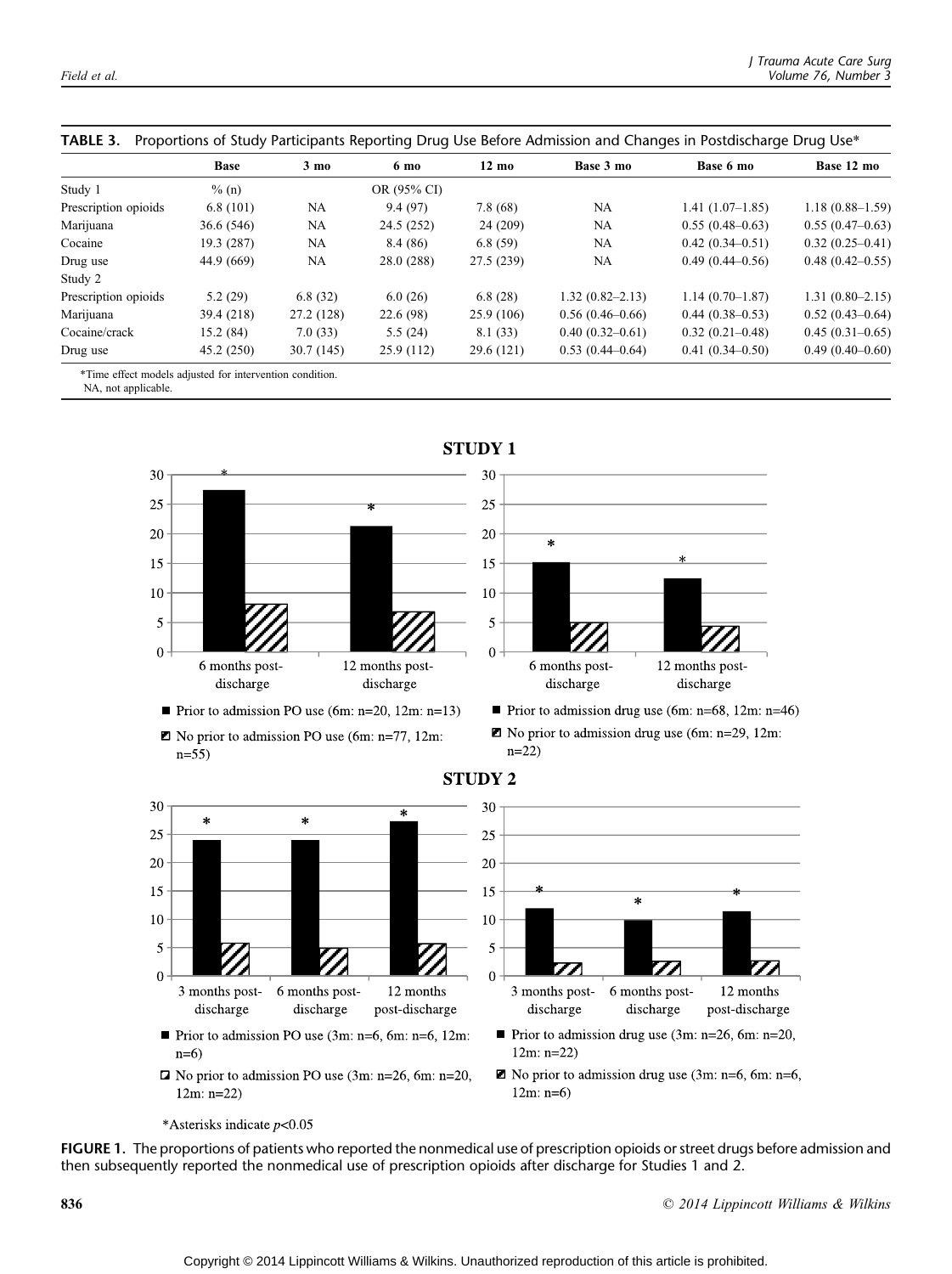| <b>Time Point</b> | Covariate           | B    | <b>SE</b> | Wald $\mathbf{x}^2$ | df |       | aOR  | 95% CI        |
|-------------------|---------------------|------|-----------|---------------------|----|-------|------|---------------|
| 6 mo              |                     |      |           |                     |    |       |      |               |
|                   | Prescription opioid | 0.93 | 0.31      | 9.25                |    | 0.002 | 2.54 | $1.39 - 4.64$ |
|                   | Drug use            | 0.95 | 0.25      | 14.72               |    | 0.000 | 2.59 | 1.59-4.22     |
| $12 \text{ mo}$   |                     |      |           |                     |    |       |      |               |
|                   | Prescription opioid | 0.83 | 0.37      | 5.08                |    | 0.024 | 2.29 | $1.11 - 4.70$ |
|                   | Drug use            | 0.91 | 0.29      | 9.90                |    | 0.002 | 2.49 | 1.41-4.39     |

|  |  | <b>TABLE 4.</b> Logistic Regression Models Predicting Postdischarge NM-PO in Study |  |
|--|--|------------------------------------------------------------------------------------|--|
|  |  |                                                                                    |  |

in NM-PO were observed in Study 2 or at 12-month follow-up in Study 1.

# Association Between NM-POs and Drug Use Before Admission and After Discharge

Figure 1 graphs the proportions of study participants who reported NM-PO after discharge among those reporting NM-PO or drug use before admission. Study 1 participants who reported NM-PO at admission were more than four times as likely at 6 months (odds ratio [OR], 4.3; 95% confidence interval  $\lbrack$  [CI], 2.45–7.57) and more than three times as likely at 12 months (OR, 3.7; 95% CI, 1.89–7.25) to report NM-PO after discharge. Study 1 participants who reported drug use before admission were more than three times as likely at 6 months (OR, 3.4;  $95\%$  CI, 2.17–5.38) and more than three times as likely at 12 months  $(OR, 3.1; 95\% \text{ CI}, 1.82-5.23)$  to report NM-PO after discharge.

Similarly, Study 2 participants who reported NM-PO before admission were more than five times as likely at 3 months  $(OR, 5.1; 95\% \text{ CI}, 1.88-13.90)$ , more than six times as likely at 6 months (OR, 6.1; 95% CI, 2.21–17.02), and more than six times as likely at 12 months (OR,  $6.2$ ;  $95\%$  CI,  $2.22-17.51$ ) to report NM-PO after discharge. In addition, Study 2 participants who reported drug use before admission were more than five times as likely at 3 months (OR, 5.7; 95% CI,  $2.30-14.13$ ), more than four times as likely at 6 months (OR, 4.1; 95% CI,  $1.61-10.37$ ), and more than four times as likely at 12 months (OR, 4.6; 95% CI, 1.83-11.65) to report NM-PO after discharge.

# Predictors of Postdischarge NM-POs

Table 4 shows the results from the logistic regressions predicting postdischarge NM-PO based on NM-PO and drug use before admission in Study 1. Study 1 participants who reported NM-PO and drug use before admission were significantly more likely to report NM-PO 6 months after discharge. Furthermore, Study 1 participants who reported NM-PO and drug use before admission had greater odds of NM-PO from 6 months to 12 months. Finally, those with NM-PO (OR, 2.31; 95% CI, 1.28–4.15) and drug use (OR, 2.62; 95% CI, 1.70–4.04) before admission in Study 1 were more likely to report NM-PO after discharge over the entire postdischarge period (results not shown).

Table 5 shows the results of the logistic regression predicting postdischarge NM-PO based on NM-PO and drug use before admission in Study 2. Study 2 participants who reported NM-PO before admission were more likely to report NM-PO 3 months after discharge. Furthermore, Study 2 participants who reported NM-PO and drug use before admission were more significantly more likely to report NM-PO from 3 months to 6 months after discharge. In addition, Study 2 participants who reported NM-PO and drug use before admission were more likely to report NM-PO from 6 months to 12 months after discharge. Finally, Study 2 participants who reported NM-PO (OR, 4.12;  $95\%$  CI, 2.02–8.39) and drug use  $(OR, 2.89; 95\% \text{ CI}, 1.10–7.60)$  before admission were more likely to report NM-PO after discharge over the entire postdischarge period (results not shown). Interestingly, for 6 months to 12 months following admission, participants who received

| <b>Time Point</b> | Covariate           | B    | <b>SE</b> | Wald $\chi^2$ | df | $\boldsymbol{p}$ | <b>OR</b> | 95% CI         |
|-------------------|---------------------|------|-----------|---------------|----|------------------|-----------|----------------|
| $3 \text{ mo}$    |                     |      |           |               |    |                  |           |                |
|                   | Prescription opioid | 1.67 | 0.49      | 11.44         |    | 0.001            | 5.32      | $2.02 - 14.00$ |
|                   | Drug use            | 0.90 | 0.55      | 2.69          |    | 0.101            | 2.46      | $0.84 - 7.22$  |
| $6 \text{ mo}$    |                     |      |           |               |    |                  |           |                |
|                   | Prescription opioid | 1.20 | 0.52      | 5.47          |    | 0.019            | 3.34      | $1.22 - 9.16$  |
|                   | Drug use            | 1.17 | 0.56      | 4.28          |    | 0.039            | 3.22      | $1.06 - 9.73$  |
| $12 \text{ mo}$   |                     |      |           |               |    |                  |           |                |
|                   | Prescription opioid | 1.27 | 0.52      | 6.04          |    | 0.014            | 3.55      | $1.29 - 9.74$  |
|                   | Drug use            | 1.22 | 0.58      | 4.41          |    | 0.036            | 3.38      | $1.08 - 10.55$ |

 $\odot$  2014 Lippincott Williams & Wilkins 837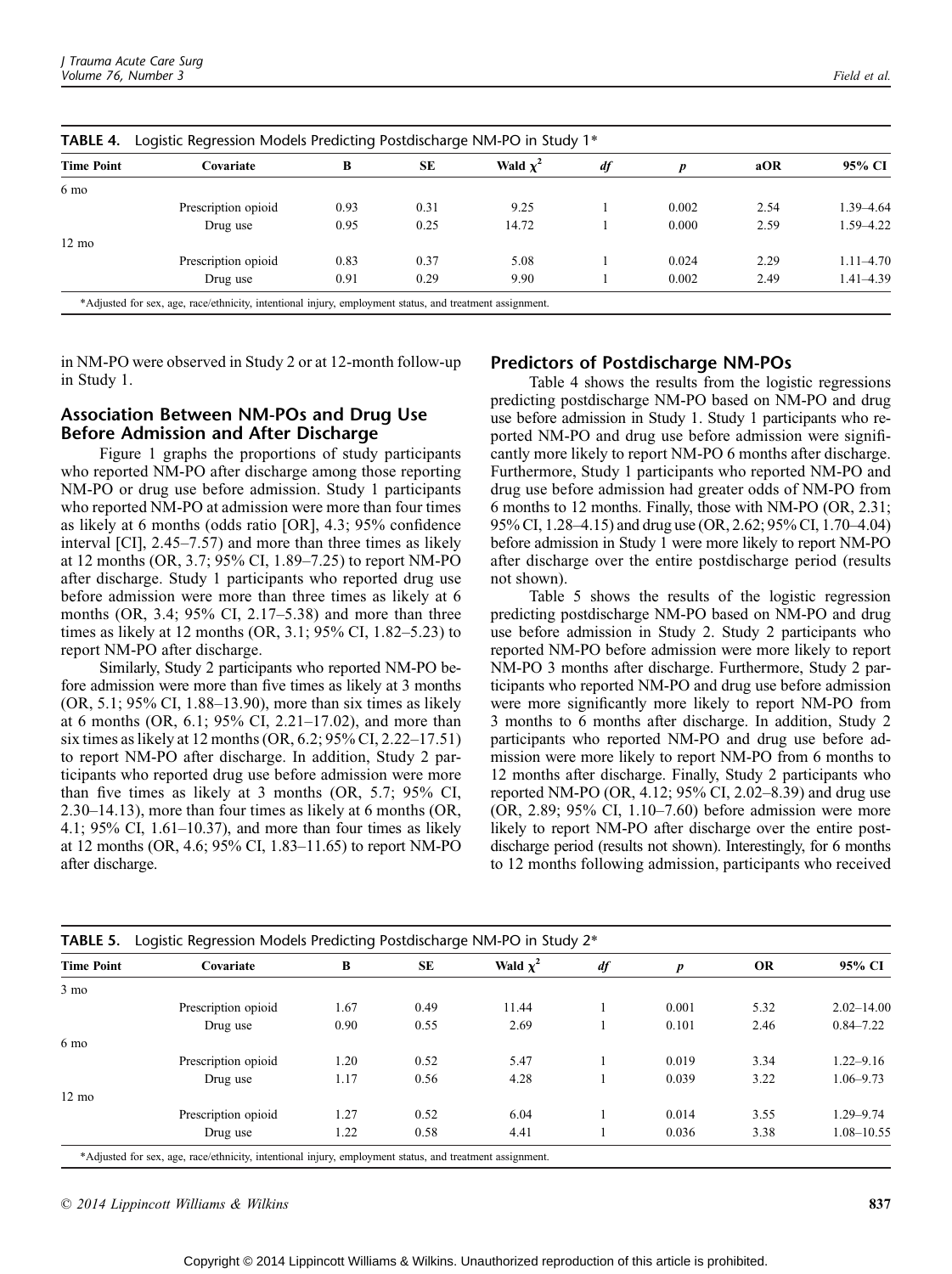the BIB intervention were 69% less likely to report NM-PO  $(OR, 0.31; 95\% \text{ CI}, 0.10-0.95)$  from 6 months to 12 months after discharge (results not shown).

#### **DISCUSSION**

In contrast to the use of other drugs, postdischarge NM-PO among injured patients with at-risk drinking did not significantly decrease. This is notable because significant reductions in substance abuse subsequent to injury have been observed independent of intervention.28 In some treatment studies, changes in drinking following brief alcohol interventions have been attributed to the impact of the injury event itself.<sup>29</sup> Thus, the significant increase in NM-PO in one study and sustained rates of NM-PO in the other study are probably distinct patterns of NM-PO use among this high-risk group of injured patients. This conclusion is bolstered by the fact that they were observed in two studies and across three urban Level 1 trauma centers with significantly different patient populations.

Participants in this study are considered at risk because they were drinking at the time of their injury and/or reported heavy drinking. As with injury, alcohol and drug use is involved in many prescription overdose deaths.<sup>30</sup> In these analyses, injured patients with at-risk drinking who used drugs before admission were two to five times more likely to report NM-PO after discharge. Taken together, these findings suggest that subsequent NM-PO may be a significant issue in the trauma care setting and is more likely among, but not limited to, a high-risk group of at-risk drinkers who also report drug use or NM-PO before admission. As has been previously demonstrated for alcohol use, admission for treatment of a traumatic injury may constitute a teachable moment or window of opportunity to address drug use and nonmedical use of prescription opiates.

Given the high rates of substance abuse among injured patients, trauma centers may be one avenue through which exposure and access to prescription opioids may lead to unintended, long-term medical consequences. While not examined in this study, the effects of NM-PO among trauma patients may directly result in the subsequent overuse of the emergency department. Pain is one of the most common chief complaints among emergency department patients.<sup>31</sup> NM-PO was responsible for more than 475,000 emergency department visits in 2009, a number that nearly doubled in just 5 years.<sup>32</sup> While these medications are crucial for pain management among trauma patients, once they are dispensed, prescription drugs are frequently diverted to people using them without prescriptions. More than three of four people who misuse prescription painkillers use medications prescribed to someone else. Diversion of these medications to illicit channels is a significant public health and law enforcement problem.<sup>33</sup>

This study is not without its limitation. The parent studies were not designed to assess NM-PO, and two different standardized assessments were used in the two studies. While a statistically significant increase in opioid misuse was observed in the first study and there were sustained rates of misuse in the second study, the rates of misuse, both before admission and after discharge, may not be clinically significant. In addition, increased rates of postdischarge NM-PO may be limited to a particularly high-risk group of admitted, trauma patients. We are unable to determine whether similar patterns of opioid misuse would be observed across all admitted trauma patients. We are also unable to differentiate between NM-PO use as a function of seeking the euphoric effects of prescription opioids, predictable neuroadaptive tolerance, or physiologic dependence. Finally, the finding that brief motivational intervention with telephone booster was significantly associated with decreased misuse of opioids at 12 months after discharge should be interpreted with caution. While this finding was unexpected and should be further examined to establish its validity, a behavioral intervention based on motivational interviewing that specifically targets drug use may effectively reduce subsequent NM-PO among high-risk trauma patients.

Cautious, evidence-based prescription of opioids among admitted trauma patients may reduce the risk of unintended consequences such as NM-PO, overuse of the emergency department visits, possible prescription drug diversion, and unintentional overdoses. The experience of pain differs from individual to individual depending on factors such as sex, age, race/ethnicity, and even cultural background. $34-37$  Psychological factors such as depression, coping strategies, and anxiety disorders and secondary gain issues such as active litigation and insurance claims also influence the perception of pain.38,39 Concerns about adverse effects, medication interactions, and addiction all contribute to a patient's decision to accept or reject pain medication. Fearful of the addictive potential of opioids, many at-risk trauma patients may prefer a nonopioid or a less potent opioid medication. Thus, the use of opioids among trauma patients to reduce pain should account for individual preferences and differences in the response pain in addition to injury severity. While medications are important in pain management, reassurance, empathy, and explanations-about the condition and its likely course—are no less important.<sup>40</sup> Exposure to opioids can be effectively reduced among trauma patients as part of an effort to address the overall public health impact of opioid misuse.

#### AUTHORSHIP

C.A.F. was a coinvestigator in Study 1 and the principal investigator in Study 2, led the conceptualization of this project, provided critical feedback on the Patients and Methods as well as the Results sections, and wrote the Introduction and Conclusion sections. G.C. helped to conceptualize this project, served as the statistician, wrote the Patients and Methods as well as the Results sections, and provided critical feedback on the introduction and conclusion. R.C. was the principal investigator in Study 1 and provided critical feedback on this article. M.F. and C.V.R.B. were coinvestigators in Study 2 and provided critical feedback on this article.

#### **DISCLOSURE**

This study was supported by grants from the National Institute on Alcohol Abuse and Alcoholism (R01 AA015439 and R01AA013824) and the National Institute on Drug Abuse (T32DA007209).

#### REFERENCES

- 1. Turk DC, Okifuji A. Assessment of patients' reporting of pain: an integrated perspective. Lancet. 1999;353:1784-1788.
- 2. Desai PM. Pain management and pulmonary dysfunction. Crit Care Clin. 1999;15:151-166.

838 **838 Example 2014** Lippincott Williams & Wilkins